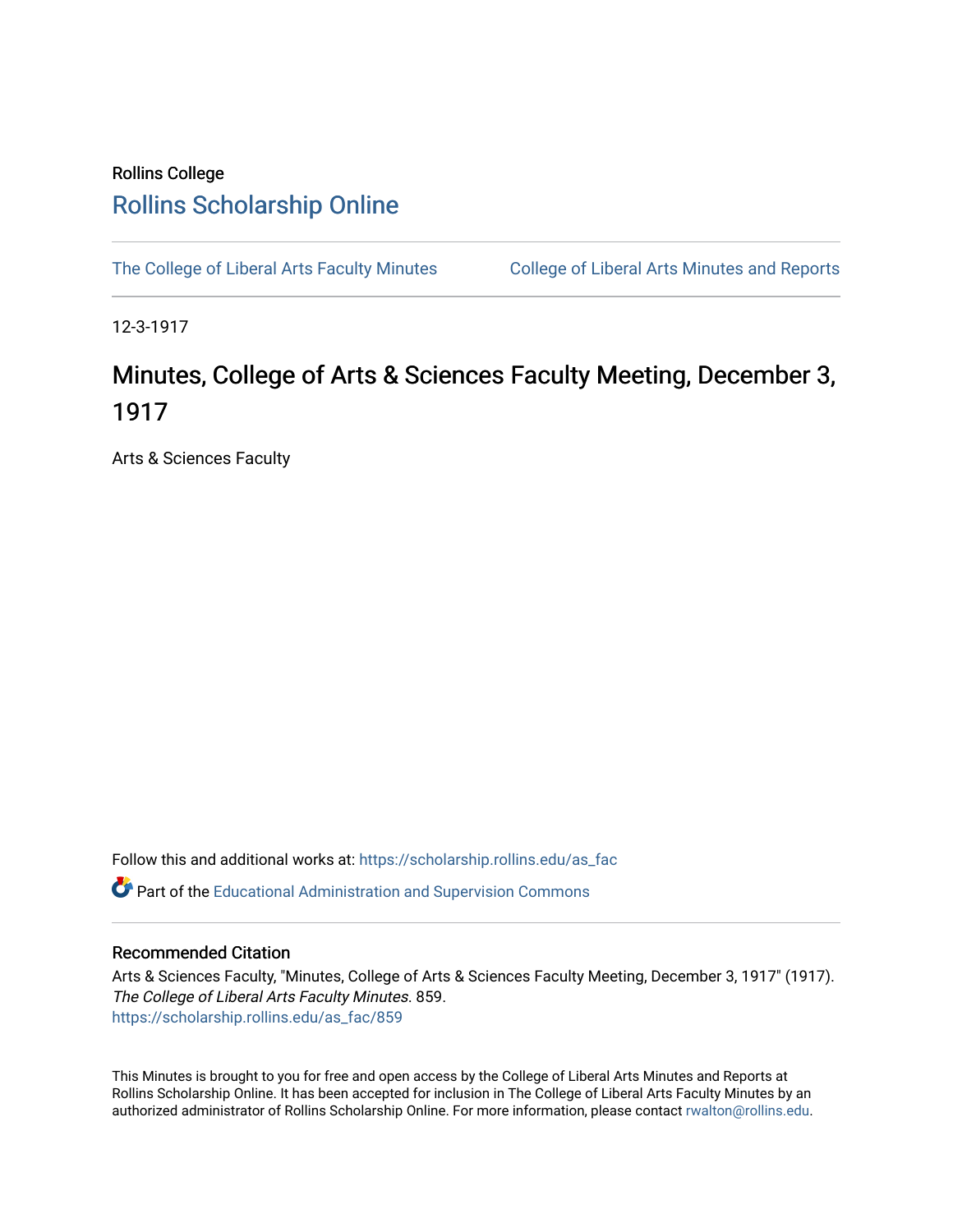## DECEMBER 3, 1917

The ninth faculty meeting of the year was held Tuesday afternoon at four o' clock in the President's office, Carnegie Hall, with the President in the chair.

Dr. French opened the meeting with the following present:

> President French Dean Short Prof. Reinhard Prof. Harris Miss Dyer Miss Bellows Miss Gonzalez Miss Gladwin Miss O'Neal Mr. Hanna

The minutes of the previous meeting were read and approved.

Dean Short reported that an indirect request had come from the Senior Class that its members not be required to secure excuses for absences. President French suggested that Miss Short get the matter presented in some definite form.